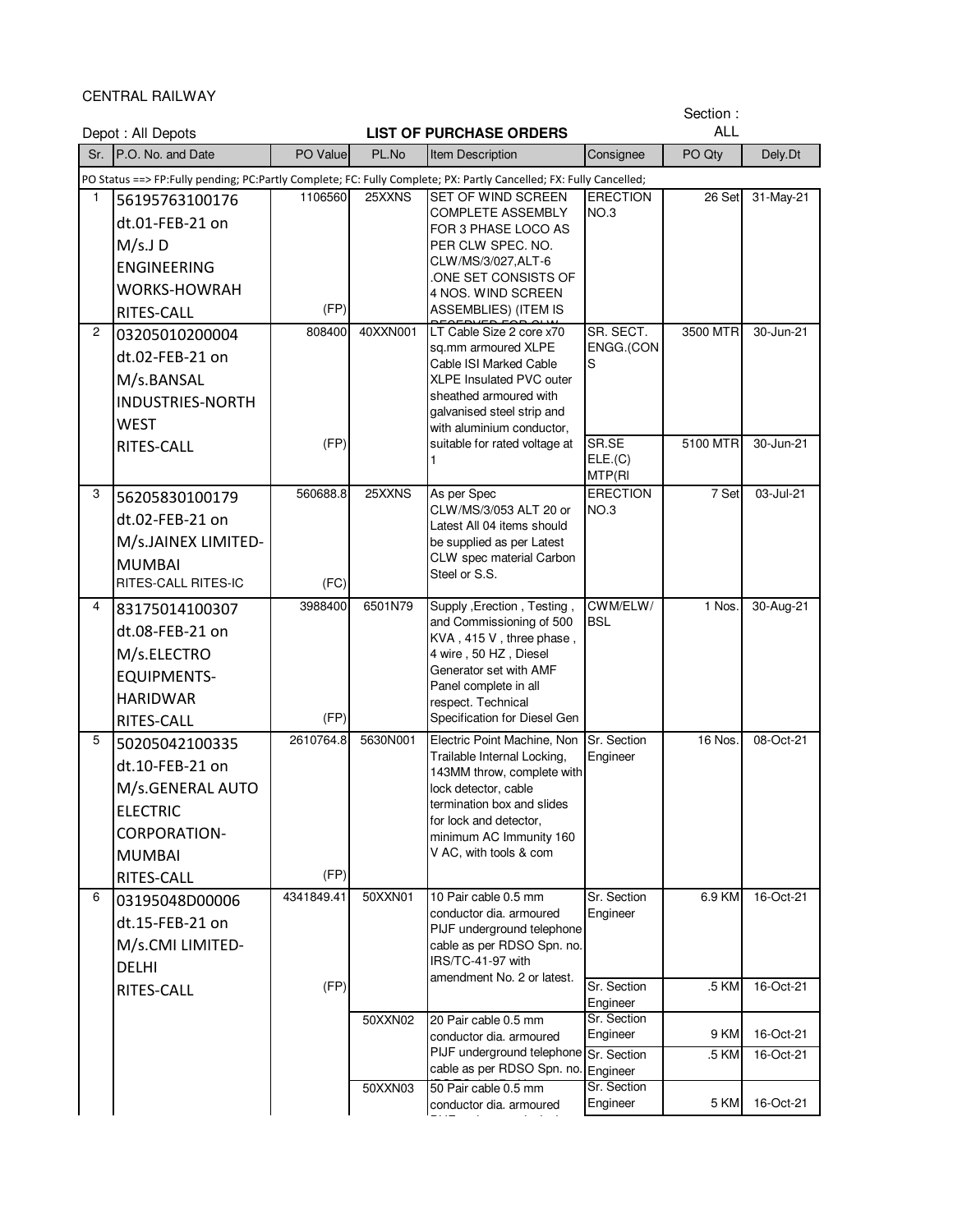|                |                           |            |         | PIJF underground telephone Sr. Section<br>cable as per RDSO Spn. no. Engineer |                                | 6 KM   | 16-Oct-21 |
|----------------|---------------------------|------------|---------|-------------------------------------------------------------------------------|--------------------------------|--------|-----------|
| $\overline{7}$ | 60205078100375            | 3786015    | 8225N01 | PROCUREMENT OF                                                                | <b>MD BY</b>                   | 1 Nos. | 17-Jun-21 |
|                | dt.16-FEB-21 on           |            |         | <b>DENTAL IMAGING</b>                                                         |                                |        |           |
|                | M/s.PRECISION             |            |         | ORTHOPANTOMOGRAPH<br>WITH CEPHALOMETRIC                                       |                                |        |           |
|                | <b>ELECTRONICS</b>        |            |         | & ACCESSORIES FOR                                                             |                                |        |           |
|                | <b>INSTRUMENTS AND</b>    |            |         | DENTAL DEPT. OF                                                               |                                |        |           |
|                |                           |            |         | <b>BYCULLA HOSPITAL</b><br>Specn. attached with NIT                           |                                |        |           |
|                | COMPONENTS-               |            |         | Make / Brand - Attached                                                       |                                |        |           |
|                | <b>MUMBAI</b>             | (FP)       |         | (Scope of Supply) GST.                                                        |                                |        |           |
| 8              | RITES-CALL                | 14601481.4 | 25XXNS  | HSN.C<br>AIR BRAKE EQUIPMENT                                                  | PNEUMATIC                      | 13 Set | 17-May-21 |
|                | 56205422100241            |            |         | FOR DETC/US COACHES AC LOCO                                                   |                                |        |           |
|                | dt.17-FEB-21 on           |            |         | <b>IWITH ELECTRIC</b>                                                         | W/                             |        |           |
|                | M/s.S.D. TECHNICAL        |            |         | TRANSMISSION].<br>SCHEMATIC DRG. NO.                                          |                                |        |           |
|                | SERVICES PVT. LTD.-       |            |         | (231) DETC/US 3-5-005,                                                        |                                |        |           |
|                | <b>GURGAON</b>            |            |         | ALT-C AND TO                                                                  |                                |        |           |
|                |                           |            |         | SCHEDULE NO. ICF/SK-<br>10-2-342, ISSUE STATUS-                               |                                |        |           |
|                | RITES-CALL                | (FP)       |         | 01 (REV 02) CS-01 (ITEM                                                       |                                |        |           |
| 9              | 85205668100123            | 1411704.8  | 31XXNS  | <b>MOTOR SUSPENSION</b><br>TUBE COMPLETE                                      | <b>CWM</b><br>WHEEL            | 4 Set  | 23-Feb-22 |
|                | dt.23-FEB-21 on           |            |         | ASSEMBLY (13 ITEMS) AS SHOP MTN                                               |                                |        |           |
|                | M/s.BHEL-BHOPAL           |            |         | PER BHEL DRAWING NO                                                           |                                |        |           |
|                | RITES-CALL                | (FP)       |         | 04391580002V00 FOR<br><u>ΤΡΑΛΤΙΟΝ ΜΟΤΟΡ ΤΥΡΕ</u>                              |                                |        |           |
| 10             | 27205026100465            | 221648006  | 25XXNS  | SUPPLY, INSTALLATION,<br><b>TESTING &amp;</b>                                 | <b>ERECTION</b><br><b>NO.2</b> | 1 Set  | 31-Jul-21 |
|                | dt.25-FEB-21 on           |            |         | COMMISSIONING OF                                                              |                                |        |           |
|                | M/s.CG POWER AND          |            |         | <b>TRACTION ENGINE AND</b>                                                    |                                |        |           |
|                | <b>INDUSTRIAL</b>         |            |         | <b>ELECTRICS FOR 8-</b><br>WHEELER DIESEL                                     |                                |        |           |
|                | <b>SOLUTIONS LIMITED-</b> |            |         | ELECTRIC TOWER CAR                                                            |                                |        |           |
|                | MUMBAI.                   |            |         | WITH UNDERSLUNG                                                               |                                |        |           |
|                | RITES-CALL                | (FP)       |         | <b>ELECTRIC</b><br>TRANSMISSION TO ICF                                        | <b>ERECTION</b>                | 3 Set  | 31-Oct-21 |
|                |                           |            |         | <b>SPECIFICATION</b>                                                          | <b>NO.2</b><br><b>ERECTION</b> | 3 Set  | 31-Jan-22 |
|                |                           |            |         | NO.ICF/MD/SPECN. 300,                                                         | <b>NO.2</b>                    |        |           |
| 11             | 91205446200052            | 708000     | 83XXN01 | Chemiluminescence                                                             | SR. DMO                        | 1 Nos. | 20-Feb-21 |
|                | dt.03-FEB-21 on           |            |         | immunoassay- CLIA System PUNE PA<br>at 180 tests per hr. with                 |                                |        |           |
|                | M/s.VECTOR BIOTEK         |            |         | onboard sample capacity of                                                    |                                |        |           |
|                | PRIVATE LIMITED.,         |            |         | 16 tests or more and<br>random access on batch of                             |                                |        |           |
|                | <b>NAVSARI</b>            |            |         | test.                                                                         |                                |        |           |
|                | RITES-CALL                | (FC)       |         |                                                                               |                                |        |           |
| 12             | 91205361200059            | 628000     | 4590N1  | Drone Camera complete Set INSPECTOR                                           |                                | 2 Nos. | 13-Mar-21 |
|                | dt.04-FEB-21 on           |            |         | complying as per Director<br>General of Civil Aviation                        | R.P.F                          |        |           |
|                | M/s.ARYA                  |            |         | Policy for Drones (Latest)                                                    |                                |        |           |
|                | <b>COMMUNICATIONS</b>     |            |         | alongwith Laptop and Flying                                                   |                                |        |           |
|                | <b>AND ELECTRONICS</b>    |            |         | Software, HD Payload,<br>Battery Charger, Battery 02                          |                                |        |           |
|                | <b>SERVICES PRIVATE</b>   |            |         | Nos, Water Proo                                                               |                                |        |           |
|                | LIMITED, MUMBAI           |            |         |                                                                               |                                |        |           |
|                |                           |            |         |                                                                               |                                |        |           |
|                | RITES-CALL RITES-IC       | (FC)       |         |                                                                               |                                |        |           |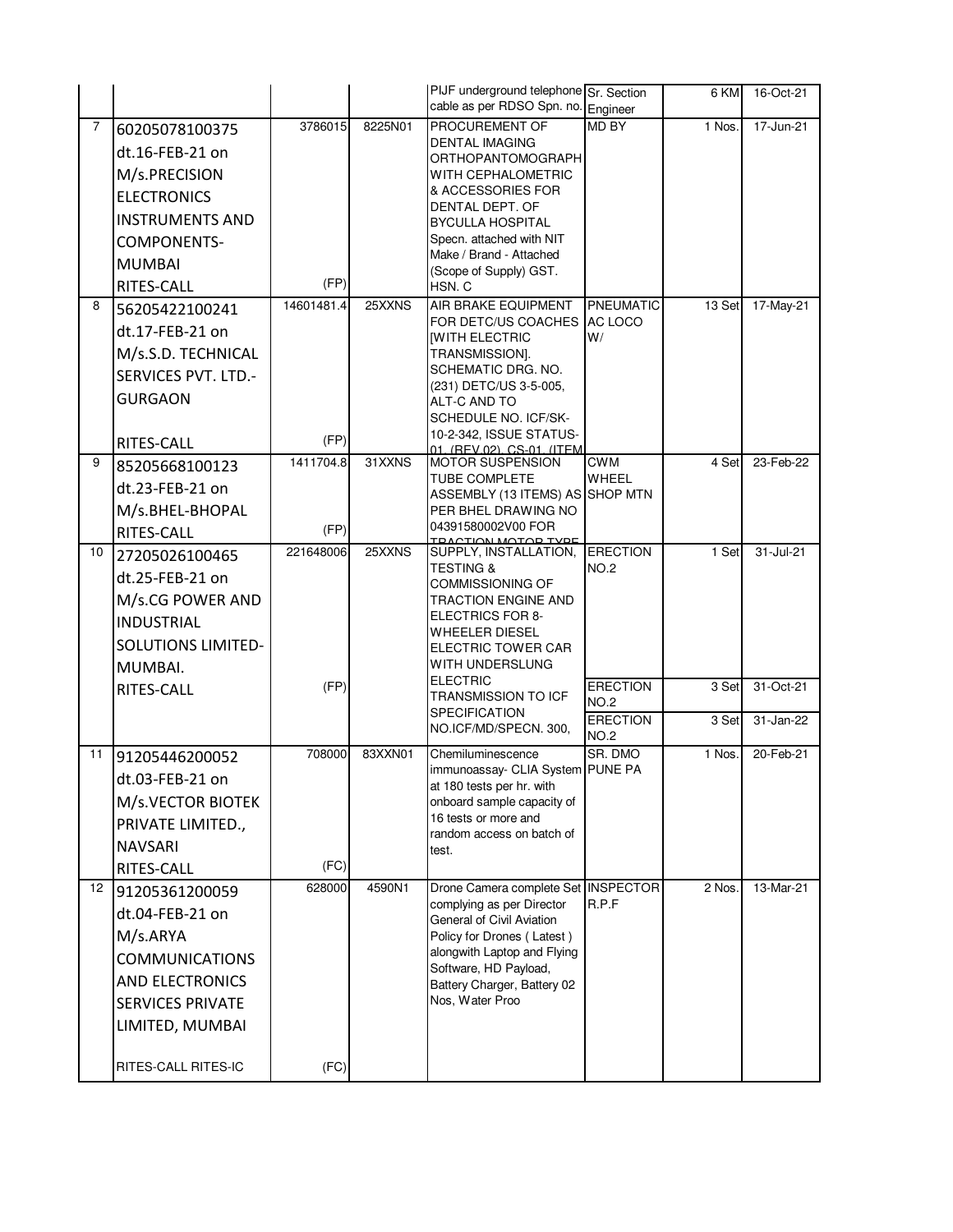| 13 | 27205026100291              | 126656003 | 25XXNS  | SUPPLY, INSTALLATION,                                               | <b>ERECTION</b>                | 1 Set   | 30-Jun-21 |
|----|-----------------------------|-----------|---------|---------------------------------------------------------------------|--------------------------------|---------|-----------|
|    | dt.04-FEB-21 on             |           |         | <b>TESTING &amp;</b><br><b>COMMISSIONING OF</b>                     | <b>NO.2</b>                    |         |           |
|    | M/s.BHARAT HEAVY            |           |         | <b>TRACTION ENGINE AND</b>                                          |                                |         |           |
|    | <b>ELECTRICALS LIMITED-</b> |           |         | <b>ELECTRICS FOR 8-</b>                                             |                                |         |           |
|    | <b>NEW DELHI</b>            |           |         | <b>WHEELER DIESEL</b><br>ELECTRIC TOWER CAR                         |                                |         |           |
|    |                             |           |         | WITH UNDERSLUNG                                                     |                                |         |           |
|    |                             |           |         | <b>ELECTRIC</b>                                                     |                                |         |           |
|    | RITES-CALL                  | (FP)      |         | <b>TRANSMISSION TO ICF</b><br><b>SPECIFICATION</b>                  | <b>ERECTION</b>                | 1 Set   | 31-Jul-21 |
|    |                             |           |         | NO.ICF/MD/SPECN. 300,                                               | <b>NO.2</b>                    |         |           |
|    |                             |           |         |                                                                     | <b>ERECTION</b><br><b>NO.2</b> | 2 Set   | 31-Aug-21 |
| 14 | 80215005200293              | 2390252.4 | 92XXN20 | HIGH SPEED DIESEL OIL                                               | Sr. Section                    | 36 KLTR | 31-Mar-21 |
|    | dt.05-FEB-21 on             |           |         | [HSD] CONFIRMING TO                                                 | Engineer                       |         |           |
|    | M/s.INDIAN OIL              |           |         | IS:1460 [LATEST<br>REVISION]. NOTE: The                             |                                |         |           |
|    | <b>CORPORATION LTD-</b>     |           |         | supply of products will be                                          |                                |         |           |
|    | <b>MUMBAI</b>               |           |         | subject to                                                          |                                |         |           |
|    | RITES-CALL                  | (FP)      |         | deviations/relaxations as<br>may be authorised by                   |                                |         |           |
| 15 | 56205363100193              | 2187507.6 | 25XXNS  | Battery operated crimping                                           | CWM/ELW/                       | 6 Nos.  | 23-May-21 |
|    | dt.06-FEB-21 on             |           |         | tool with hex die set                                               | <b>BSL</b>                     |         |           |
|    | M/s.SUSTAIN                 |           |         | 16,25,35,50,70,95,120,150,<br>185,240,300 & 400 mm Sq               |                                |         |           |
|    | TECHNOLOGY-                 |           |         | (i) Crimping force 120 kN (ii)                                      |                                |         |           |
|    | <b>RAIGARH</b>              |           |         | Stroke width 42 mm (iii)                                            |                                |         |           |
|    | RITES-CALL RITES-IC         | (FC)      |         | Battery voltage 18 V. (iv)<br>Weight Approx. 7.1                    |                                |         |           |
| 16 | 85205662100067              | 2068304   | 45XXNS  | Supply, Installation, Testing                                       | <b>SHOP</b>                    | 8 Nos.  | 08-Aug-21 |
|    | dt.08-FEB-21 on             |           |         | & Commissioning of                                                  | SUPDT.AIR                      |         |           |
|    | M/s.SUPER                   |           |         | Composite Mini pantry<br>equipment for LHB Shatabdi                 | <b>CONDI</b>                   |         |           |
|    | <b>REFRIGERATION</b>        |           |         | coaches (Hot Case,                                                  |                                |         |           |
|    | <b>INDUSTRIES-NEW</b>       |           |         | Refrigerating Unit, Soup                                            |                                |         |           |
|    | DFLHI                       |           |         | Warmer unit, Water Boiler<br>unit etc.) as per RCF                  |                                |         |           |
|    | RITES-CALL RITES-IC         | (FP)      |         | specificat                                                          |                                |         |           |
| 17 | 91205433200060              | 2100400   | 01XXN01 | UTS Dot Matrix Printer as                                           | SR. DCM                        | 89 Nos  | 13-May-21 |
|    | dt.09-FEB-21 on             |           |         | per attached Technical                                              | <b>PUNE PA</b>                 |         |           |
|    | M/s.ICON INFOTECH           |           |         | specificationsMake: Epson,<br>TVS or Wipro                          |                                |         |           |
|    | PRIVATE LIMITED-            |           |         |                                                                     |                                |         |           |
|    | <b>MUMBAI</b>               |           |         |                                                                     |                                |         |           |
|    | RITES-CALL RITES-IC         | (FC)      |         |                                                                     |                                |         |           |
| 18 | 60195022100324              | 25015200  | 9379N01 | Refurbishment/Rehabilitatio                                         | <b>CHIEF</b>                   | 1 Nos.  | 10-Sep-21 |
|    | dt.10-FEB-21 on             |           |         | n & up-gradation of existing                                        | <b>CREW</b>                    |         |           |
|    | M/s.C.C. ENGINEERS          |           |         | AC Locomotive Train Driving CONTROLL<br>Simulator, situated at ZRTI | E                              |         |           |
|    | PVT. LTD.-PUNE              |           |         | Campus Bhusawal with                                                |                                |         |           |
|    |                             |           |         | Comprehensive<br>Maintenance Warranty, As                           |                                |         |           |
|    | RITES-CALL                  | (FP)      |         | per Annexure A-1 & A-2.                                             |                                |         |           |
| 19 | 56195855100231              | 784569.6  | 25XXNS  | LOW MAINTAINANCE                                                    | SL SJ /                        | 15 Nos. | 03-Apr-21 |
|    | dt.16-FEB-21 on             |           |         | <b>LEAD ACID BATTERY</b><br>FOR DIESEL ELECTRIC                     | <b>BATTERY</b>                 |         |           |
|    | M/s.MYSORE                  |           |         | <b>LOCO ENGINE STARTING</b>                                         |                                |         |           |
|    | THERMO ELECTRIC             |           |         | APPLICATION. 8 V 500 AH                                             |                                |         |           |
|    | <b>PVT LIMITED-</b>         |           |         | TO DLW SPECIFICATION<br>NO DEL/SPN/193 REV-03                       |                                |         |           |
|    | <b>BANGALORE</b>            |           |         | (JULY 98) (Item is reserved                                         |                                |         |           |
|    |                             |           |         |                                                                     |                                |         |           |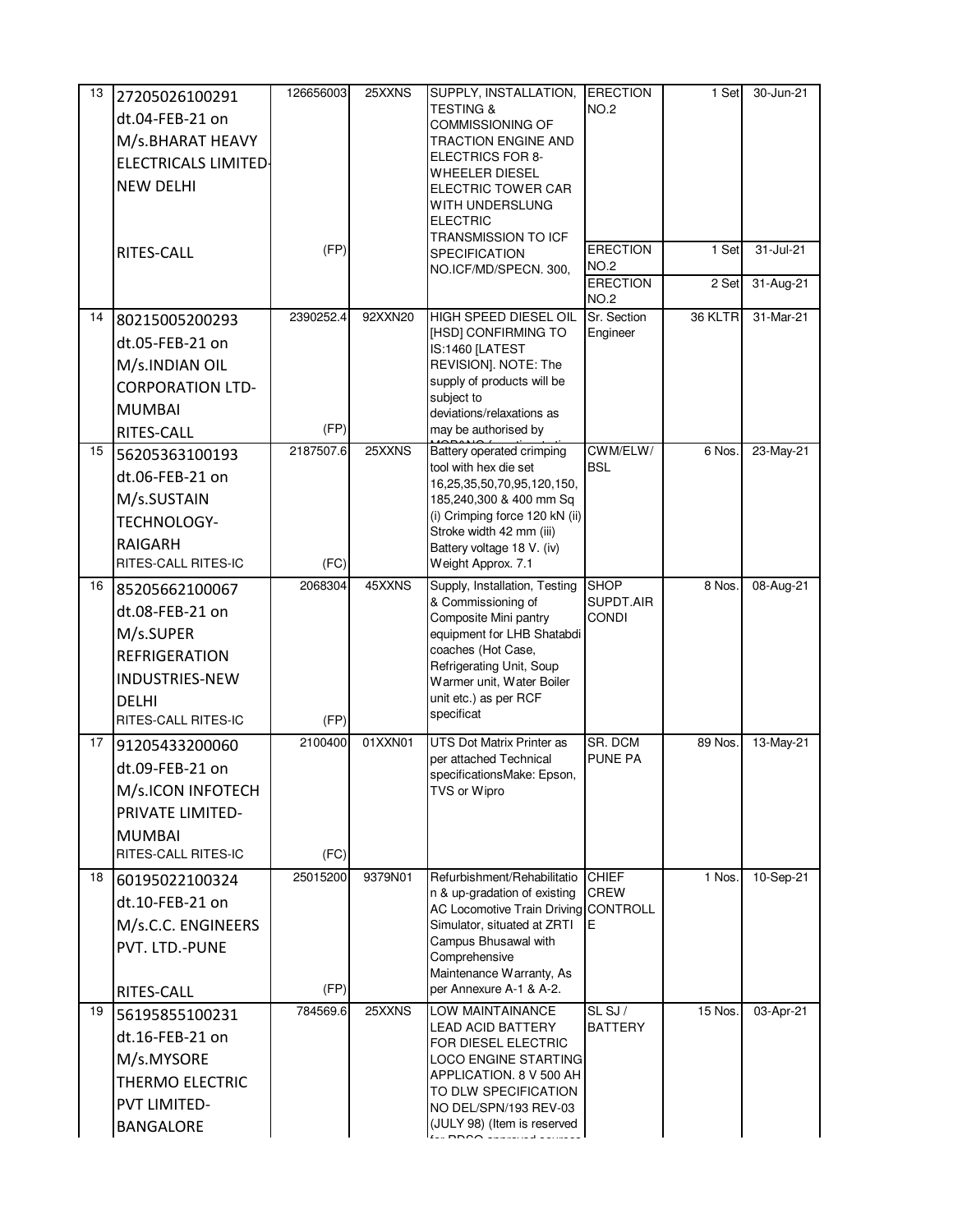|    | <b>RITES-CALL RITES-IC</b> | (FC)              |         | TOR HUSU approved sources                                     |                         |         |           |
|----|----------------------------|-------------------|---------|---------------------------------------------------------------|-------------------------|---------|-----------|
| 20 | 27205026100377             | 30680000          | 25XXNS  | SUPPLY, INSTALLATION,                                         | <b>ERECTION</b>         | 1 Set   | 30-Jun-21 |
|    | dt.17-FEB-21 on            |                   |         | <b>TESTING &amp;</b>                                          | <b>NO.2</b>             |         |           |
|    | M/s.HIND RECTIFIERS        |                   |         | <b>COMMISSIONING OF</b><br><b>TRACTION ENGINE AND</b>         |                         |         |           |
|    | LIMITED-MUMBAI             |                   |         | <b>ELECTRICS FOR 8-</b>                                       |                         |         |           |
|    |                            |                   |         | WHEELER DIESEL                                                |                         |         |           |
|    | RITES-CALL                 | (FP)              |         | ELECTRIC TOWER CAR<br>WITH UNDERSLUNG                         |                         |         |           |
| 21 | 96205317200033             | 1837500           | 8321Nxx | Item Description - All in one                                 | <b>DPO SUR</b>          | 35 Nos. | 03-Mar-21 |
|    | dt.05-FEB-21 on            |                   |         | PC, Category Name. All in                                     |                         |         |           |
|    |                            |                   |         | one PC, Model. Veriton<br>Z6640G.                             |                         |         |           |
|    | M/s.National               |                   |         |                                                               |                         |         |           |
|    | Telelinks,                 |                   |         |                                                               |                         |         |           |
|    | Aurangabad                 |                   |         |                                                               |                         |         |           |
|    | RITES-CALL                 | (FC)<br>652462.72 | 25XXNS  | SET OF WIND SCREEN                                            | <b>PNEUMATIC</b>        | 26 Set  |           |
| 22 | 56205622100189             |                   |         | WIPERS COMPLETE,                                              | AC LOCO                 |         | 07-May-21 |
|    | dt.05-FEB-21 on            |                   |         | ONE SET CONSISTS OF                                           | W/                      |         |           |
|    | M/s.ESBEE                  |                   |         | LH AND RH ASSEMBLY<br>AS PER RDSO                             |                         |         |           |
|    | <b>CORPORATION-</b>        |                   |         | SPECIFICATION C-K306                                          |                         |         |           |
|    | <b>HOWRAH</b>              |                   |         | [REV-01] AND ICF/STD-3-5                                      |                         |         |           |
|    | RITES-CALL                 | (FP)              |         | 042 ALT-C                                                     |                         |         |           |
| 23 | 36205029700296             | 6802110           | 4690N01 | <b>PTFE Short Neutral Section</b><br>Complete Assembly (Phase | Sr. Section<br>Engineer | 3 Nos.  | 05-Sep-21 |
|    | dt.05-FEB-21 on            |                   |         | Break) Suitable for 107 Sq.                                   |                         |         |           |
|    | M/s.PCMM/CORE,             |                   |         | mm Grooved Copper                                             |                         |         |           |
|    | PRAYAGRAJ                  |                   |         | Contact Wire and 65 Sq.<br>mm Cadmium Copper                  |                         |         |           |
|    |                            |                   |         | Catenary Wire as per                                          |                         |         |           |
|    |                            |                   |         | RDSO Spec. no.                                                |                         |         |           |
|    |                            |                   |         | TI/SPC/OHE/SNS/0000<br>Rev.                                   |                         |         |           |
|    |                            |                   |         |                                                               |                         |         |           |
|    | RITES-CALL                 | (FP)              | 9379N01 | PTFE Short Neutral Section                                    |                         |         |           |
|    |                            |                   |         | Complete Assembly (Phase                                      |                         |         |           |
|    |                            |                   |         | Break) Suitable for 107 Sq.<br>mm Grooved Copper              |                         |         |           |
|    |                            |                   |         | Contact Wire and 65 Sq.                                       |                         |         |           |
|    |                            |                   |         | mm Cadmium Copper                                             |                         |         |           |
|    |                            |                   |         | Catenary Wire as per<br>RDSO Specification no.                |                         |         |           |
|    |                            |                   |         | TI/SPC/OHE/SNS/0                                              | Sr. Section             |         |           |
|    |                            |                   |         |                                                               | Engineer                | 4 Set   | 05-Sep-21 |
| 24 | 92205725200088             | 1776000           | 43XXN01 | Desktop computer                                              | SE(WORKS)               | 48 Nos. | 19-Mar-21 |
|    | dt.08-FEB-21 on            |                   |         | processor intel core i3 9100,<br>9th gen, RAM 8 GB, HDD       | [M] BY                  |         |           |
|    | M/s.SATNAM                 |                   |         | 1TB, OS Window 10                                             |                         |         |           |
|    | ENTERPRISES,               |                   |         | Professional, Screen 18.5"                                    |                         |         |           |
|    | <b>UDAIPUR</b>             |                   |         | Non touch with wired<br>keyboard & mouse, Make                |                         |         |           |
|    | RITES-CALL                 | (FP)              |         | HP, Dell, Lenova etc.(GEM                                     |                         |         |           |
| 25 | 27205026100311             | 30680000          | 25XXNS  | SUPPLY, INSTALLATION,                                         | <b>ERECTION</b>         | 1 Set   | 31-Oct-21 |
|    | dt.08-FEB-21 on            |                   |         | <b>TESTING &amp;</b>                                          | <b>NO.2</b>             |         |           |
|    | M/s.CUMMINS INDIA          |                   |         | <b>COMMISSIONING OF</b><br><b>TRACTION ENGINE AND</b>         |                         |         |           |
|    | LIMITED-PUNE               |                   |         | <b>ELECTRICS FOR 8-</b>                                       |                         |         |           |
|    |                            |                   |         | WHEELER DIESEL                                                |                         |         |           |
|    | RITES-CALL                 | (FP)              |         | ELECTRIC TOWER CAR<br>WITH UNDERSLUNG                         |                         |         |           |
|    |                            |                   |         |                                                               |                         |         |           |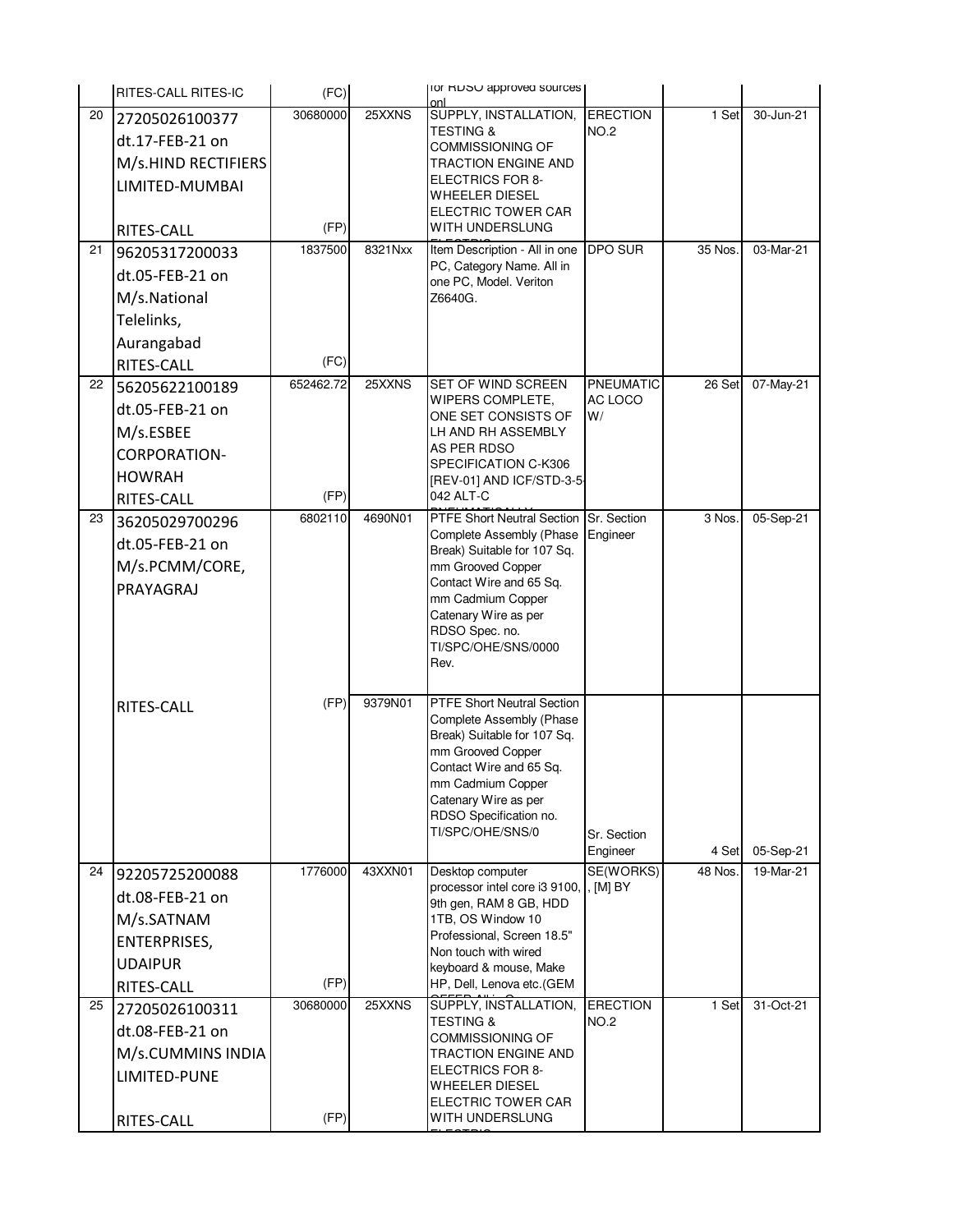| 26<br>27 | 56205825100203<br>dt.11-FEB-21 on<br>M/s.G.G.AUTOMOTI<br><b>VE GEARS LTD.-</b><br><b>DEWAS</b><br>RITES-CALL RITES-IC<br>92205718100097 | 568400<br>(FC)<br>1654650.66 | 25XXNS<br>4290N01 | <b>BULL GEAR 72 TEETH</b><br>FOR WAP-7 LOCOS AS<br>PER RDSO DRAWING<br>NO. SKDP-3474 ALT.3,<br>CONFORMING TO RDSO<br>SPECN. NO.<br>MP.0.2800.019 (REV.0.00)<br>OCT.2005. (ITEM<br>Handrail Belt for Escalator.                   | WHEEL<br><b>SETS AC</b><br><b>LOCO W</b><br>Sr. Section | 5 Nos.<br>290.8 MTR | 13-May-21<br>18-Mar-21 |
|----------|-----------------------------------------------------------------------------------------------------------------------------------------|------------------------------|-------------------|----------------------------------------------------------------------------------------------------------------------------------------------------------------------------------------------------------------------------------|---------------------------------------------------------|---------------------|------------------------|
|          | dt.16-FEB-21 on<br>M/s.JOHNSON LIFTS<br>PRIVATE LIMITED-<br><b>CHENNAI</b><br>RITES-CALL                                                | (FC)                         |                   | Black as per latest RDSO<br>Specification attached.<br><b>MAKE JOHNSON</b>                                                                                                                                                       | Engineer                                                |                     |                        |
| 28       | 56205472100240<br>dt.17-FEB-21 on<br>M/s.QUADRANT<br><b>CABLES PVT LTD-</b><br><b>MOHALI</b><br>RITES-CALL RITES-IC                     | 13195000.1<br>(FC)           | 25XXNS            | <b>SET OF CABLES FOR</b><br><b>MANUFACTURING OF 8</b><br>WHEELER DETC AS PER<br>ANNEXURE-1 ATTACHED<br>(ONE SET CONSIST OF<br>13 ITEMS- 5269.23 MTR)<br>(ITEM RESERVED FOR<br><b>RDSO APPROVED</b>                               | <b>ERECTION</b><br><b>NO.2</b>                          | 13 Set              | 04-Apr-21              |
| 29       | 96215003200040<br>dt.22-FEB-21 on<br>M/s.ICON INFOTECH<br>PRIVATE LIMITED-<br><b>MUMBAI</b><br>RITES-CALL RITES-IC                      | 2928000<br>(FP)              | 4315NXX           | Item Description - Product<br>Name: UTS Dot Matrix<br>Printer (High Speed) Brand:<br><b>TVS ELECTRONICS Brand</b><br>Type: Registered Brand<br>Catalogue Status: OEM<br>verified catalogue Selling As<br>: OEM verified Reseller | DRM <sub>[C]</sub><br><b>SUR</b>                        | 120 Nos             | 14-Mar-21              |
| 30       | 42205013100467<br>dt.25-FEB-21 on<br>M/s.SHRI SATGURU<br><b>ELECTRIC AND</b><br><b>TRADING CO-</b><br><b>MUMBAI</b><br>RITES-CALL       | 4004802<br>(FP)              | 31XXNS            | PROTECTIVE CASING<br>FOR HEAT EXCHANGER<br>OF 1250 KVA ABB MAKE<br><b>TRACTION</b><br>TRANSFORMER IN<br>SIEMENS RAKE. MAKE<br>BY [1] HYDINS TECH [<br>PART No.-<br>HTIRSSE001AFS] or<br>FDOOR PIPES PVT. LTD.                    | SR, DEE, [TR<br>S] CLA                                  | 30 Nos.             | 30-Jul-21              |
| 31       | 56205829100177<br>dt.02-FEB-21 on<br>M/s.JAINEX LIMITED-<br><b>MUMBAI</b><br>RITES-CALL RITES-IC                                        | 591044.3<br>(FC)             | 25XXNS            | SET OF BRASS PIPE<br><b>FITTINGS AS PER CLW</b><br>SPECIFICATION NO.<br>CLW/TS/99/CF/5 ALT. 8<br>OR LATEST FOR RDSO<br>MOD. NO. 468. ONE SET<br>CONSIST OF 18 ITEMS 48                                                           | <b>ERECTION</b><br>NO.3                                 | 7 Set               | 03-Jul-21              |
| 32       | 85205520100065<br>dt.06-FEB-21 on<br>M/s.MIKA<br><b>ENGINEERING INDIA</b><br>PRIVATE LIMITED-<br><b>MUMBAI</b><br>RITES-CALL            | 1403920<br>(FP)              | 67XXNS            | Rack for stacking of Air<br>Spring as per drg. No. J& T<br>Dev. - 186                                                                                                                                                            | <b>MACHINE</b><br><b>SHOP MTN</b>                       | 23 Nos.             | 07-Apr-21              |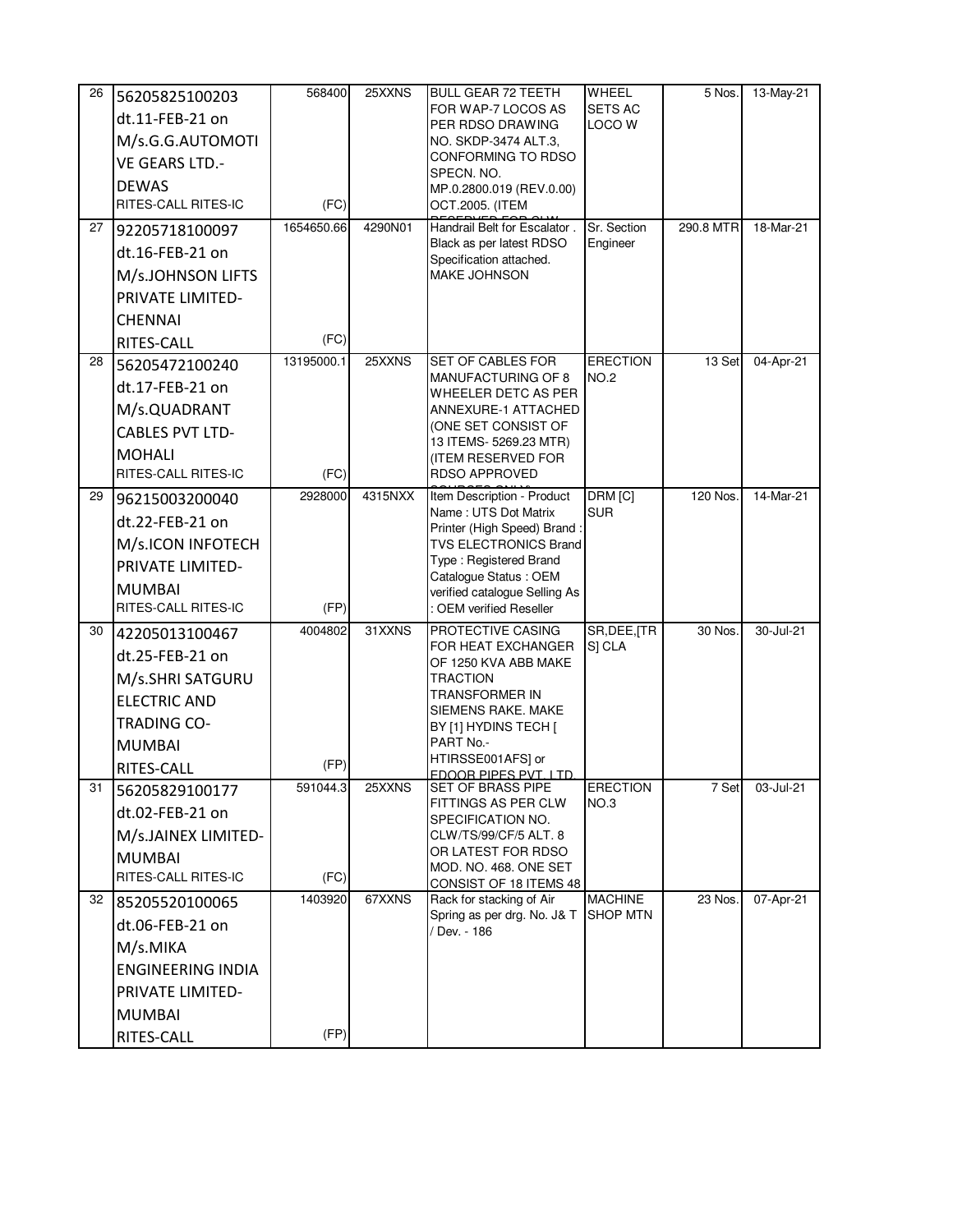| 33 | 85205661100066             | 1888129.8  | 45XXNS | Supply, Installation, Testing                             | <b>SHOP</b>               | 10 Nos.    | 31-Mar-21   |
|----|----------------------------|------------|--------|-----------------------------------------------------------|---------------------------|------------|-------------|
|    | dt.08-FEB-21 on            |            |        | & Commissioning of<br>Composite mini pantry               | SUPDT.AIR<br><b>CONDI</b> |            |             |
|    | M/s.SPECTRUM               |            |        | equipment for LHB Rajdhani                                |                           |            |             |
|    | <b>SCIENTIFIC PVT LTD-</b> |            |        | coaches as per RCF spec.                                  |                           |            |             |
|    | <b>MUMBAI</b>              |            |        | no. EDTS-139, Rev-E,<br>Corrigendum-3 or latest           |                           |            |             |
|    | RITES-CALL RITES-IC        | (FC)       |        |                                                           |                           |            |             |
| 34 | 91205447100061             | 863760     | 83XXN2 | <b>Track Tampers Engine</b>                               | DIRECTOR/I                | 1 Nos.     | 11-Apr-21   |
|    | dt.10-FEB-21 on            |            |        | mounted version as per<br>RDSO Specification NO.          | <b>RICEN/PUN</b><br>Е     |            |             |
|    | M/s.SVI                    |            |        | TM/SM/OTT/321 dated                                       |                           |            |             |
|    | <b>CORPORATION-</b>        |            |        | 28/01/2019 from RDSO                                      |                           |            |             |
|    | <b>KOLKATA</b>             |            |        | approved vender.                                          |                           |            |             |
|    | RITES-CALL                 | (FC)       |        |                                                           |                           |            |             |
| 35 | 56205415100206             | 1080703    | 25XXNS | <b>SUPPLY AND</b>                                         | <b>ERECTION</b>           | 13 Set     | 29-Mar-21   |
|    | dt.11-FEB-21 on            |            |        | <b>INSTALLATION OF</b><br><b>CLOSED CIRCUIT</b>           | <b>NO.2</b>               |            |             |
|    | M/s.KAAMNEY                |            |        | TELEVISION (CCTV)                                         |                           |            |             |
|    | <b>ELECTRONICS PVT.</b>    |            |        | <b>SYSTEM</b>                                             |                           |            |             |
|    | LTD.-Noida                 |            |        | (OBSERVATION/SURVEIL<br>LANCE) AS PER ICF                 |                           |            |             |
|    | RITES-CALL                 | (FP)       |        | SPEC.NO.ICF/ELEC/OHE/                                     |                           |            |             |
| 36 | 56205421100213             | 15310201.8 | 25XXNS | <b>MAIN COMPRESSOR</b>                                    | <b>AUXILIARIE</b>         | 22 Nos.    | $11-Aug-21$ |
|    | dt.11-FEB-21 on            |            |        | 1750 LPM FOR ELECTRIC S<br>LOCO AS PER RDSO               | OVERHAUL                  |            |             |
|    | M/s.TRINITY HOUSE          |            |        | SPECIFICATION NO.                                         |                           |            |             |
|    | (INDIA) PVT. LTD.-         |            |        | RDSO/2018/EL/SPEC/0137                                    |                           |            |             |
|    | <b>MUMBAI</b>              |            |        | <b>REV-0 ALONG WITH</b><br><b>BASE FRAME FOR</b>          |                           |            |             |
|    | RITES-CALL RITES-IC        | (PC)       |        | ONBOARD MOUNTING IN                                       |                           |            |             |
| 37 | 56205752100232             | 781894.4   | 25XXNS | SET OF TRANSPARENT                                        | CWM(ELW)                  | 62 Set     | 17-Jun-21   |
|    | dt.16-FEB-21 on            |            |        | PLASTIC COVER FOR SB-BSL<br>1 & SB-2 PANEL.ONE SET        |                           |            |             |
|    | M/s.P.N.PLASTIC            |            |        | CONSISTS OF 05 ITEMS                                      |                           |            |             |
|    | <b>INDUSTRIES-</b>         |            |        | 06 NOS. AS PER CLW<br>SPEC.NO. CLW/ES/3/0140              |                           |            |             |
|    | <b>KOLKATA</b>             |            |        | ALT-D (TO BE                                              |                           |            |             |
|    | RITES-CALL                 | (FP)       |        | PROCURED FROM CLW                                         |                           |            |             |
| 38 | 56205721100244             | 933441.36  | 25XXNS | <b>SET OF BOX SIDE</b>                                    | <b>RECTIFIER</b>          | 12 Set     | 20-Apr-21   |
|    | dt.18-FEB-21 on            |            |        | POWER CONTACT<br><b>ASSEMBLY FOR WRE</b>                  |                           |            |             |
|    | M/s.BHEL-BHOPAL            |            |        | MODULE (SUPPORT                                           |                           |            |             |
|    | RITES-CALL                 | (FC)       |        | WITH TERMINAL 1-2-3-4)<br>AC DED ADD ID                   |                           |            |             |
| 39 | 92195972100101             | 2478000    | 92NSN1 | TVS Dot Magic Ribbon                                      | SR DIVL                   | 21000 Nos. | 18-Jun-21   |
|    |                            |            |        |                                                           |                           |            |             |
|    | dt.18-FEB-21 on            |            |        | cassette for TVS HD Gold<br>250 UTS Printer of size       | <b>COMMERCI</b><br>AL M   |            |             |
|    | M/s.ARIHANT                |            |        | 12.7mmX8 mtrs in                                          |                           |            |             |
|    | <b>ENTERPRISES-</b>        |            |        | manufacturers original                                    |                           |            |             |
|    | <b>MUMBAI</b>              |            |        | packing. Cartridge part No.<br>2017100070. (Delivery by 3 |                           |            |             |
|    | RITES-CALL                 | (FC)       |        | equal instalment (ie 30%                                  |                           |            |             |
| 40 | 93205416100068             | 1922928    | 9379N1 | Procurement of UTS Thin                                   | DRM [C] BSL               | 70 Nos.    | 25-Mar-21   |
|    | dt.23-FEB-21 on            |            |        | Clients. Offer accepted :<br><b>THINVENT Make</b>         |                           |            |             |
|    | M/s.M INTERGRAPH           |            |        |                                                           |                           |            |             |
|    | <b>SYSTEMS PVT LTD-</b>    |            |        |                                                           |                           |            |             |
|    | <b>NEW DELHI</b>           |            |        |                                                           |                           |            |             |
|    | RITES-CALL                 | (FP)       |        |                                                           |                           |            |             |